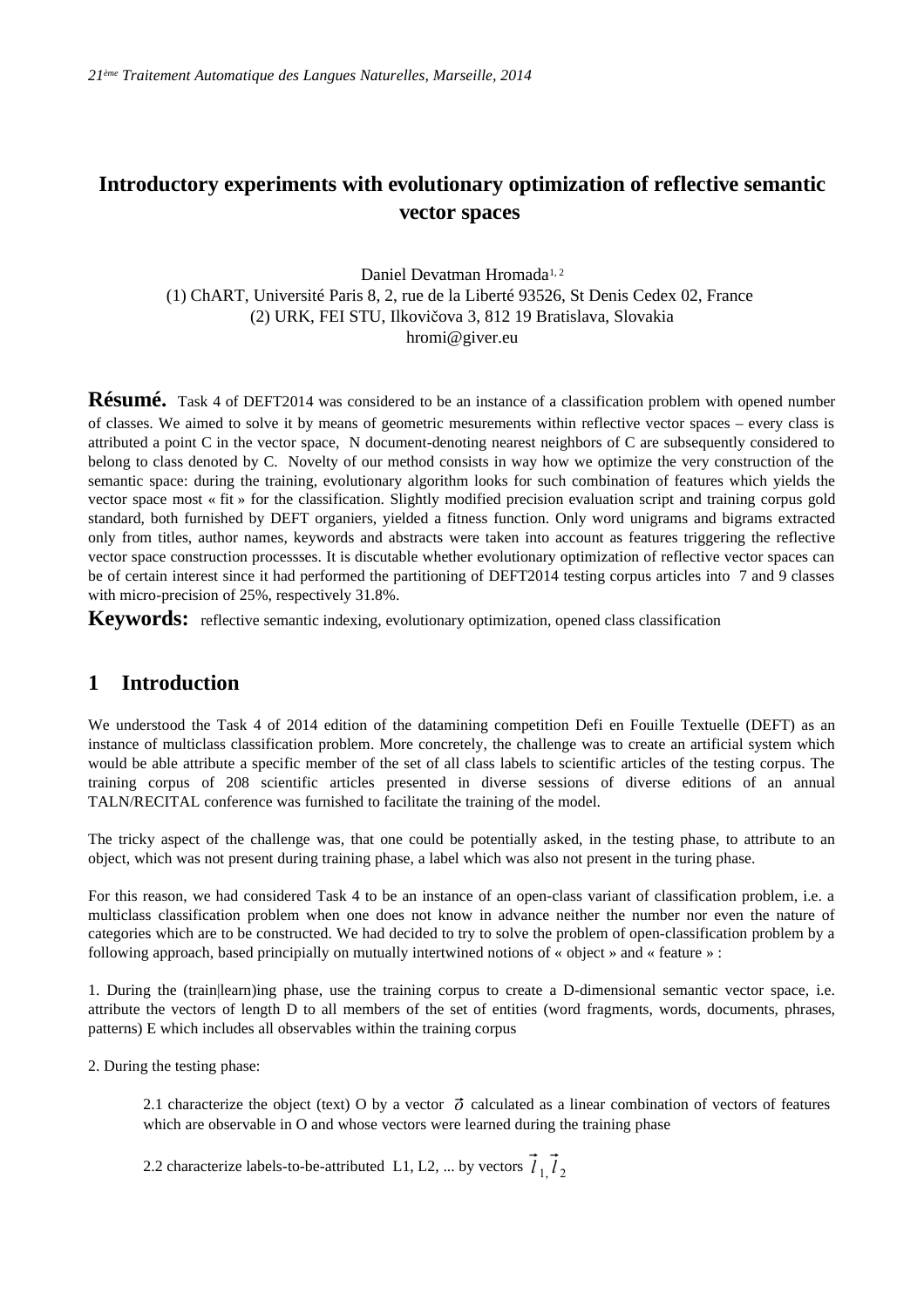2.3 associate the object O with the closest label. In case we use cosine metric, we minimize angle between document vector and label vectors i.e. *argmax*  $\cos(\vec{\sigma}, \vec{l}_x)$ 

## **2 Evolutionary optimization of reflective vector spaces**

Our learning algorithm consists of two nested components. The inner component is responsable for construction of the vector space. Its input is a genotype, the list of D features which trigger the whole reflective process, its output -a phenotype - is a D-dimensional vector space consisting of vectors for all features, objects (documents) and classes. The inner component is « reflective » in a sense that it multi-iteratively not only characterizes objects in terms of their associated features, but also features in terms of associated objects.

The envelopping outer component is a trivial evolutionary algorithm responsible whose task is to find the most « fit » combination of features to perform the classification task. In every « generation », it injects multiple genomes into the inner component and subsequently evaluates the fitness function of resulting vector spaces. It subsequently mutates, selects and crosses-over genotypes which had yielded the vector spaces wherein the classification was most precise.

### **2.1 Features**

A feature is a concrete instance of an observable associated to a certain concrete object. In a text-mining scenarios, features are most often strings of characters. We had extracted two types of features : semantic and shallow.

#### *2.1.1 Semantic features*

Semantic features are tokens which, with very high probability, carry an important semantic information. Semantic features were extracted only from titles, author names, keywords and abstracts, since these pieces of content are considered to be semantically very dense. More concretely, all above mentioned elements were split into tokens with regular expression  $/|\mathbf{W} \rangle$  |/, i.e. all non-word characters and newline played the role of token separators. Subsequently, every individual token which was not in PERL's Lingua::Stopwords<sup>[1](#page-1-0)</sup> list was considered to be a separate feature. Also, in case of titles and keywords, couples of subsequent tokens were also considered as a feature. Note that fulltext versions of the articles were not considered as source of semantic features.

Pool of 5849 distinct semantic feature types, observable within at abstracts, titles, keywords or authornames of at least two distinct documents was extracted. Randomly chosen members of this pool have subsequently served as first genes triggering the construction of individual vector spaces.

#### *2.1.2 Shallow features*

Shallow, or surface features are features whose semantic information content is discutable, nonetheless they could potentially play the role of a useful classification clue. We have principially used the fulltexts of articles as a source of such features – all word 1-grams. 2-grams and 3-grams present in the fulltext were considered to be shallow features of class C, under the condition that they had occured only within two or more documents of the training corpus associated to class C.

During training, 2790 features were observed which occured in fulltexts of two  $(SF_{2+})$  or more documents of the same class C and 160 features occured in fulltexts of three  $(SF_{3+})$  or more documents of the same class C. If ever such features were observed in the document D of the testing corpus, the cosine between D and class C was increased with value of 0.02 to yield the final score.

<span id="page-1-0"></span>This list of stopwords was the only external resource used.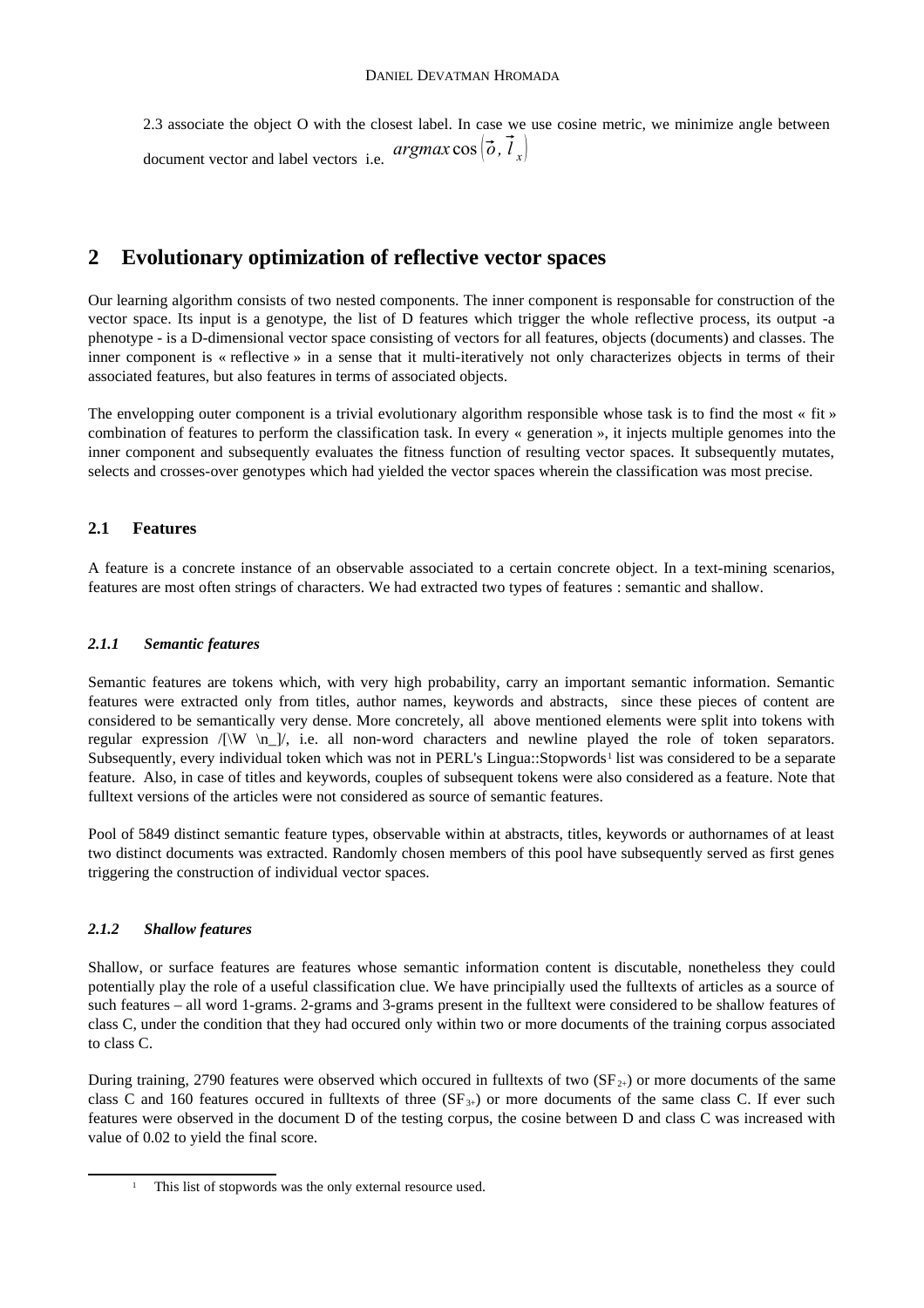#### **2.2 Reflective space indexing**

We define as reflective a vector space containing both objects (documents) and their associated features fulfilling the circular condition that vectorial representations of objects (documents) are obtained by linear combinations of vectors of their features and vectors of features are obtained as as linear combinations of vectors of objects within which the feature occurs. Such a circularity - whereby objects are defined by features which are defined by objects which are … ad convergence - is considered as unproblematic and is, in fact, a wanted attribute of the space.

Thus, in a reflective model, both features and objects are members of the same D-dimensional vector space and can be represented as rows of the same matrix. Note that this is not the case in many existing vector space models whereby features (words) and objects (documents) are often represented either as elements of distinct matrices or, as columns, respectively rows of the same co-occurrence matrix.

A prominent model where such « entity comesurability » is assured is Reflective Random Indexing (Cohen et al., 2010) and had been the core component of the approach which had obtained particular performances in DEFT's 2012 edition (ElGhali et al., 2012).

The reflective space indexing (RSI) algorithm which we had deployed in this edition of DEFT is, in certain sense, a non-stochastic variant of RRI. It is non-stochastic in a sense that instead of randomly projecting huge amount of feature-concerning knowledge upon the space of restricted dimensionality, as RRI does, the algorithm rather departs from a restricted number of selected features which subsequently « trigger » the whole process of vector space construction.

RSI's principal parameter is the number of dimensions of the resulting space (D). Input of RSI is a vector of length D whose D elements denote D « triggering features », the initial conditions to which the algorithm is sensible in the initial iteration. After the algorithm has received such an input, it subsequently characterizes every object O (document) by a vector of values which represent the frequency of triggering feature in object O. Initially, every document is thus characterized as a sort of bag-of-triggering-features vector. Subsequently, vectors of all features – i.e. not only triggering ones – are calculated as a sum of vectors of documents within which they occur and a new iteration can start. In it, initial document vectors are discarded and new document vectors are obtained as a sum of vectors of features which are observable in the document. Whole process can be iterated multiple times until the system converges to stationary state, but it is often the second and third iteration which yields most interesting results. Note also that what applies for features and objects applies, *mutatis mutandi*, also for class labels.

For purposes of DEFT 2014, every individual RSI run consisted of 2 iterations and yielded 200-dimensional space.

#### **2.3 Evolutionary optimization**

The evolutionary component of the system hereby introduced is a sort of feature selection mechanism. The objective of the optimization is to find such a genotype – i.e. such a vector of triggering features – which would subsequently lead to discovery of a vector space whose topology would construction of a most classification-friendly vector space.

As is common in evolutionary computing domain, whole process is started by creation of a random population of individuals. Each individual is fully described by a genome composed of 200 genes. Initially, every gene is assigned a value randomly chosen from the pool of 5849 feature types observable in the training corpus. In DEFT2014's Task 4 there were thus 5849200 possible individual genotypes one could potentially generate and we consider it important to underline that classificatory performance of phenotypes, i.e. vector spaces generated by RSI from genotypes, can also substantially vary.

What's more, our observations indicate that by submitting the genotype to evolutionary pressures -i.e. by discarding the least « fit » genomes and promoting, varying and replicating the most fit ones - one also augments the classificatory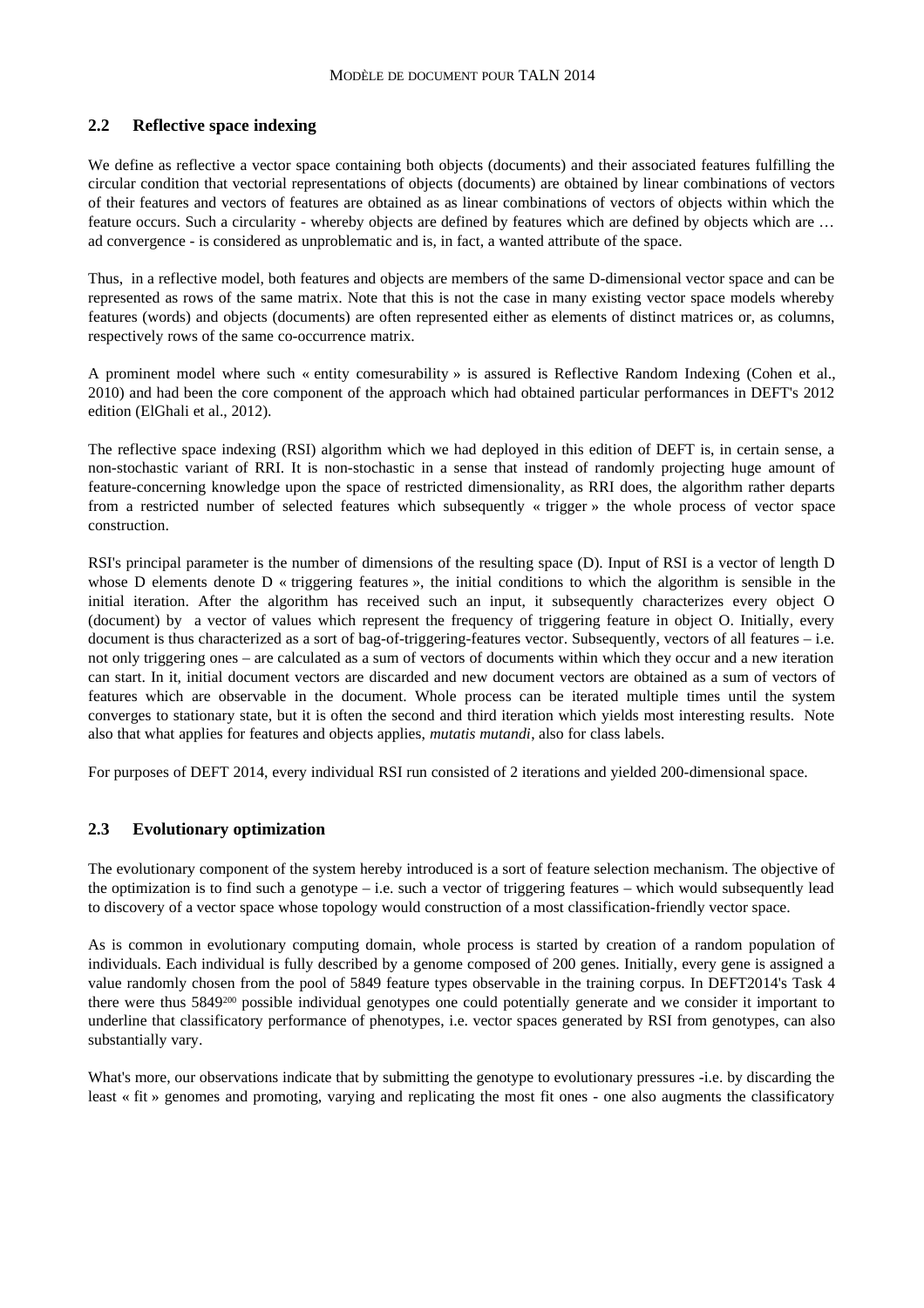performance of the resulting phenotypical vector space. In other terms, search for a vector space<sup>[2](#page-3-0)</sup> which is optimal in regards to subsequent partitioning or clustering can be accelerated by means of evolutionary computation.

During the training, evaluation of fitness of every individual in every generation proceeded in a following manner :

- − pass the genotype as an input to RSI (D=200, I=2)
- − within the resulting vector space, calculate cosines between all document and class vectors
- − in case of use of shallow features adjust score accordingly (c.f. 2.1.2)
- − attribute N documents with highest score to every class label (N was furnished for both testing and training corpus)
- − calculate the precision in regards to training corpus golden standard. Precision is considered to be equivalent to individual's fitness

Size of population was 50 individuals. In every generation, after the fitness of all individuals has been evaluated, 40% of new individuals were generated from the old ones by means of a one-point crossover operator whereby the probability of the individual to be chosen as a parent was proportional to individual's fitness (Sekaj, 2005). For the rest of the new population, it was generated from the old one by combination of fitness proportionate selection and mutation occuring with 0.01 probability. Mutation was implemented as a replacement of a value in a genome by another value, randomly chosen in the pool of 5849 feature types.

Advanced techniques like parallel evolutionary algorithms or parameter auto-adaptation were not used in this study.

# **3 Results**

The vector space  $VS<sub>1</sub>$ , which we had decided to use as a model for testing phase, was constructed by RSI triggered by the following genome:

*ressource # premier # notions # 100 # agit # raisons # french # syntaxe # naturelles # conditionnels # fonctionnelle # adjoints # terminologie # permettre # paraphrases # filtrage # proposons # fois # perspectives # technique # expérience # wikipédia # 2 # arbres adjoints # selon # fonctionnalités # reste # sélection # filtrage # permettant # mesurer # lexiques # bleu # énoncés # couverture # intégrer # formel # transcriptions # décrit # absence # tant # notions # analyseur # delphine bernhard # montrent # aligner # faire # fournies # large # entité # simples # basées # faire # syntaxe # couples # distinguer # mesures # enfin # effet # amélioration # premiers # erreur # morphologique # 0 # formelle # bilingues # sélection # point # partie # consiste # paires # autre # enfin # étiquettes # valeur # surface # caractériser # vincent claveau # comment # élaboration # proposée # travail # bien # paralléles # bonnes # enrichissement # extraits # travail # adjoints # combiner # spécifiquement # nommées # basé # comparé # réflexion # nécessaire # ressource # résultat # lorsqu # montrent # segmenter # vise # avoir # statistiques # objet # mise # interface syntaxe # annotation # arabe # traduction automatique # lexiques bilingues # exemple # comparaison # autres # extraites # plusieurs # jeu # téche # traduction automatique # discursifs # nommées # phrase # fouille # constitué # événements # manque # formel # utilisateurs # initialement # présenté # semble # anglais # score # grande # cas # chaque # langue # interface # ci # mesurer # évaluons # originale # structures # générique # utilise # analyse syntaxique # arabe # travail # différents # franéaise # trés # wordnet # structure # enrichissement # noyau # donné # propriétés # énoncé # aléatoires # afin # exploite # développement # résoudre # générer # proposé # énoncé # elles # domaines # production # arbres # travail # régles # extraction information # textuels # morphologiques # fonctionnalités # modélisation # terme # syntaxe # compréhension # résultats # création # langage # représentation # étape # langues # représente # concluons # grandes # problématique # multi # absence # problématique # capable # telles # bonnes # abord # probléme # parole # représentation #*

| Run              | Training | Testing |
|------------------|----------|---------|
| VS.              | 0.87     | 0.2777  |
| $VS_{1}+SF_{2+}$ | 0.99     | 0.2222  |
| $VS_1+SF_{3+}$   | 0.98     | 0.2777  |

TABLE 1 : Average micro-precision of classification within  $VS_1$  with/without use of shallow features

<span id="page-3-0"></span><sup>&</sup>lt;sup>2</sup> A question may be posed : Why evolve the genotypic vector of triggering features and not directly the ultimate phenotypic vector space ? An answer could be : it is substantially less costly to optimize vectors than matrices. Nature does such « tricks » all the time.